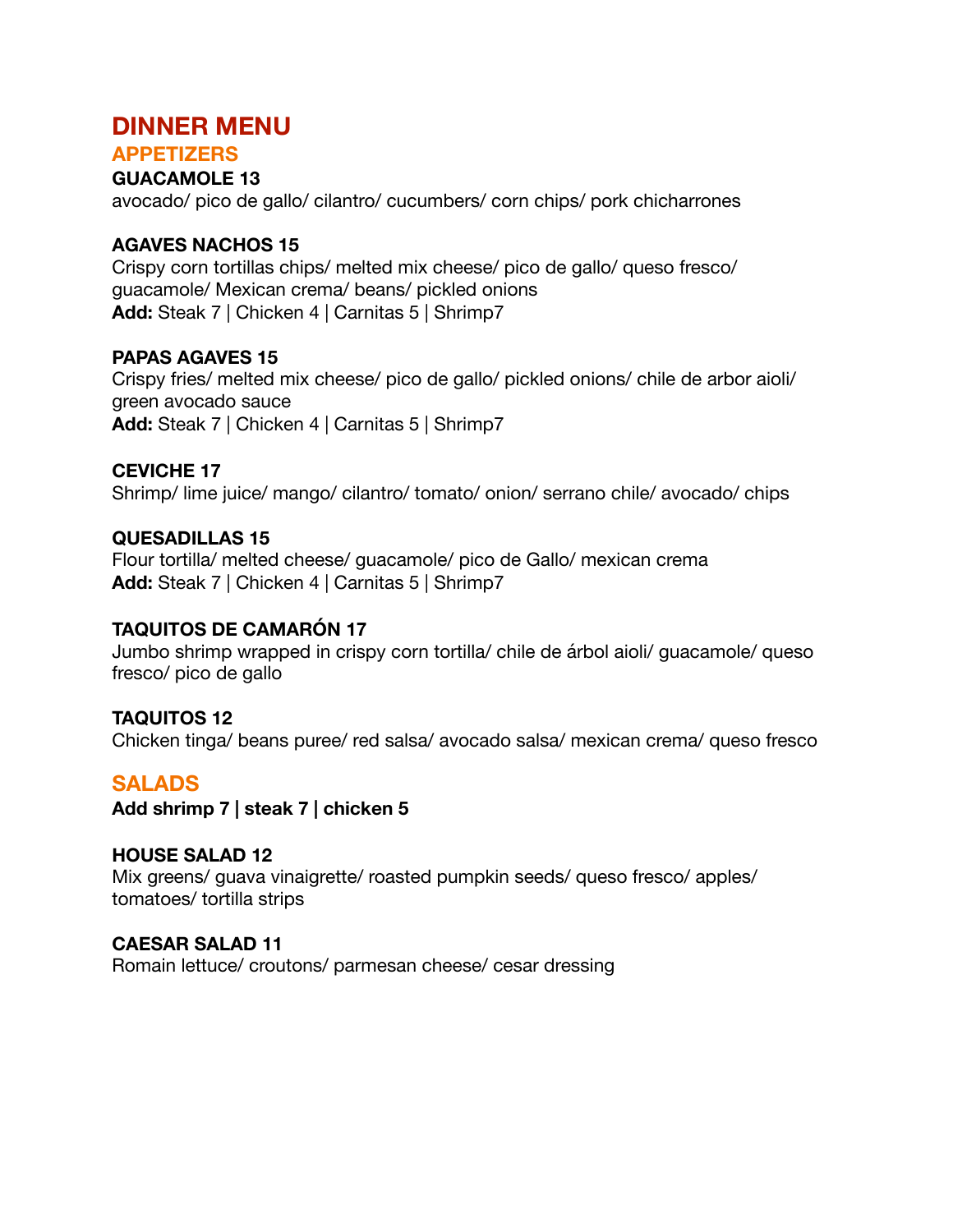## **TACOS 18**

*2 soft tacos accompanied with rice and beans* 

#### **CHICKEN**

Marinated achiote/ guacamole/ pico de gallo/ red morita sauce

## **STEAK**

Seasoned steak/ morita chimichurri/ guacamole/ poblano pepper/ grilled onions

## **FISH**

Beer battered white fish/ red cabbage/ pico de gallo/ avocado sauce/ chile de arbor aioli

## **CARNITAS**

Slow cooked pork/ pickled red onions/ avocado sauce/ habanero sauce

## **CAULIFLOWER**

Corn tortilla/ crispy cauliflower/ avocado sauce/ pickled red onion/ queso fresco/ honey chipotle dressing

## **GOBERNAOR +3**

Shrimp/ corn tortilla/ poblano pepper/ grilled onion/ melted cheese/ avocado sauce/ side red morita sauce

## **HOUSE SPECIALTIES**

## **PUERTO NUEVO LOBSTER 38**

Grilled whole lobster/ morita chimichurri/ garlic butter market vegetables/ quesadilla/ mexican rice/ beans

## **ASADA 29**

Skirt steak/ market vegetables/ esquites/ mexican rice/ beans/ queso fresco

## **CARNITAS 26**

Slow cooked natural pork/ pickled red onion guacamole pico de gallo/ habanero sauce/ beans/ mexican rice/ corn tortillas

## **CAMARONES A LA DIABLA 29**

Grilled jumbo shrimp/ spicy morita and habanero sauce/ market vegatetables/ mexican rice/ avocado/ lime

## **BURRTIO 16**

Chicken or carne asada/ flour tortilla/ beans/ mexican rice/ queso fresco/ pico de gallo/ guacamole/ seasoned house fries.

**MOJADO:** red or green sauce with melted cheese **ADD +2**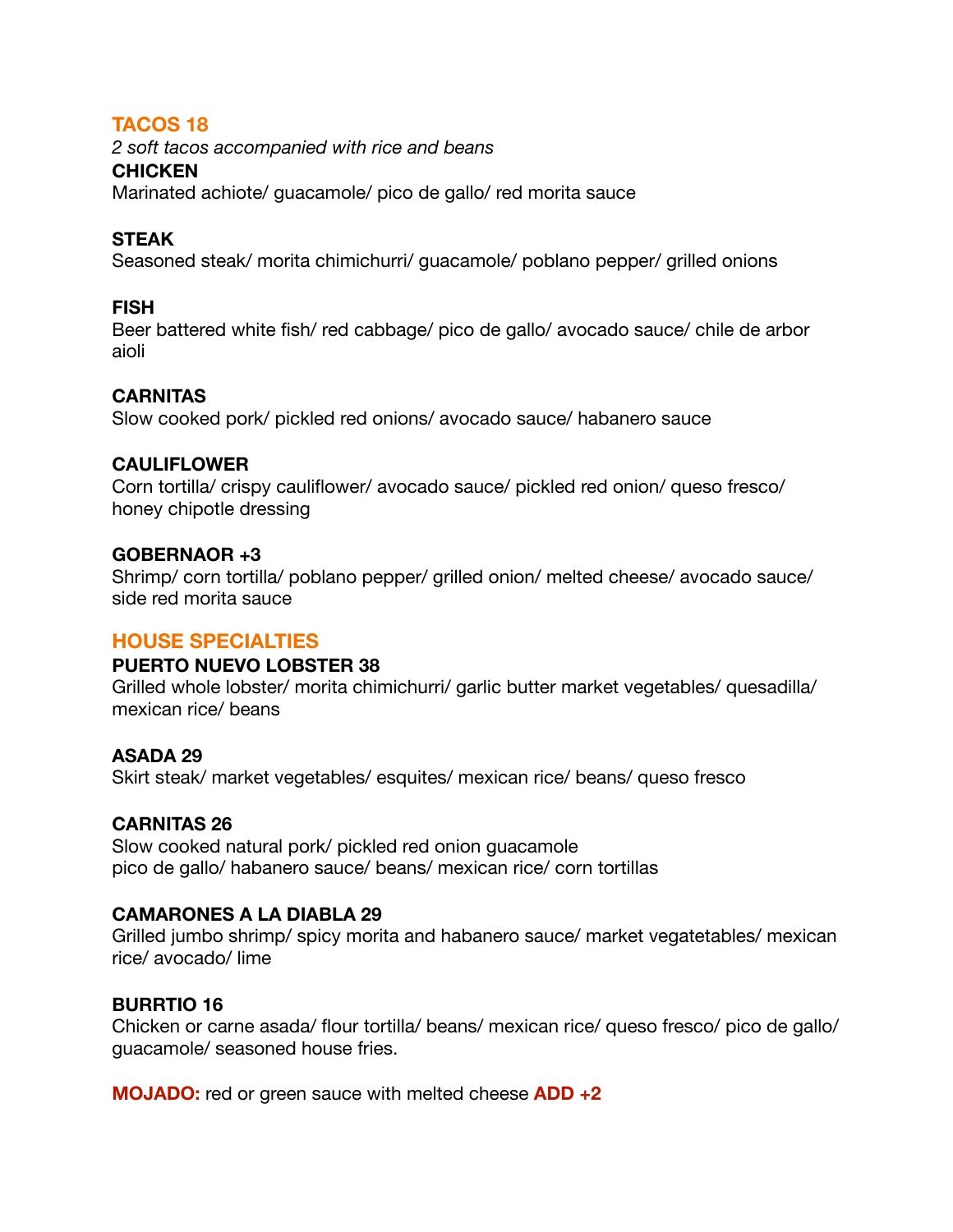#### **FAJITAS**

Red pepper/ poblano pepper/ red onion/ mexican crema/ guacamole/ mexican rice/ beans/ spicy morita sauce/ flour tortillas **choice of chicken 22 | steak 25 | carnitas 23 | shrimp 25** 

## **GREEN OR RED ENCHILADAS 17**

Creamy green or red sauce/ melted cheese/ mexican rice/ beans **choice chicken 22 | steak 25 | shrimp 25 | carnitas 23** 

#### **GRILL SALMON 28**

Grill salmon/ honey chipotle dressing/ mix market vegatables/ black beans puree

#### **CHILE RELLENO 25**

Poblano chili/ scallops/ shrimp/ cheese/ rise/ chipotle cream sauce/ market vegetables

#### **SIDES 6**

Esquites | Mexican rice | Beans | Market vegetables

#### **DESSERTS**

**FLAN 10**  Vanilla custard/ caramel sauce/ whipped cream/ berrys **BUNUELOS 10**  Crispy dough / sugar & cinnamon/ cajeta tequila syrup/ berrys/ vanilla ice cream

#### **\*\*Parties of 8 or more will be subject to automatic gratuity of 18%\*\***

# **DRINKS MENU**

#### **MARGARITAS**

#### **AGAVES RITA 14 | Pitcher 55**

blue agave/ house citrus/ triple sec choice of lime | strawberry | mango | jiamica add 2

#### **JALAPENO MARGARITA 16**

Altos silver/ house citrus/ muddled jalapeño

#### **CADILLAC MARGARITA 18**

Cazadores reposado/ blue agave/ house citrus/ Grand Marnier

#### **EL MATADOR 15**

El Silencio mezcal/ pineapple juice/ jalapeño / house citrus / agave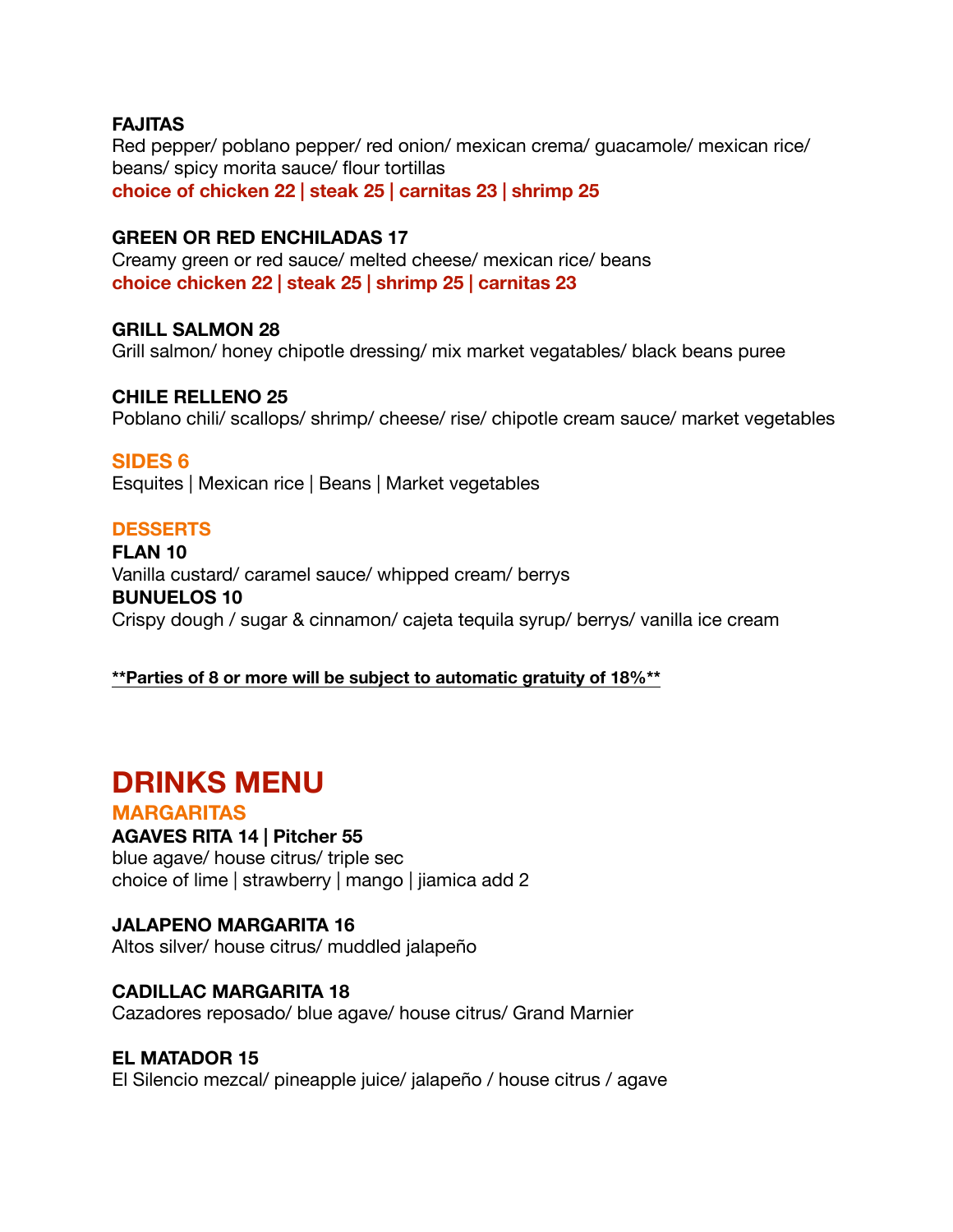#### **WATERMELON & CUCUMBER 16**

Watermelon & cucumber Infused Silver Tequila/ blue agave/ house citrus

## **CLASSICS**

**OLD FASHION 15** Makers Mark/ bitters/ sugar (Try it with our El Illegal Mezcal +2) **MIMOSA 10**  Champagne/ Choice of Orange juice, Cranberry juice, or Pineapple juice  **MOJITO 15**  Cruzan Rum/ simple syrup/ mint/ limes **MICHELADA 13**  House made mix with your choice of beer **Blood Mary 13** House Vodka/ Worsteshire/ bloody mix/ jalepenos ( Try it w/tequila for a Bloody Maria +2)

## **SANGRIAS**

**Glass 10/ Craft 40 Summer Sangria (sparkling)**  Sparkling Champagne/ Ciroc Pineapple Vodka/ Watermelon

**Winter Sangria (red)**  Woodbridge Cabernet/ Hennessy cognac/ orange/ lemon

**House Champagne 10/ 50** 

#### **CERVEZA**

| <b>Draft</b> | <b>Bottle</b>       |                   |
|--------------|---------------------|-------------------|
| Modelo 9     | Truly Flavors 10    | Bud Light 9       |
| Pacifico 9   | Angry Ochards 9     | Coors Light 9     |
| Dos XX 9     | Blue Moon 9         | Michelob Ultra 10 |
| 805 10       | Victoria 9          |                   |
| Stella 10    | Negra Modelo 10     |                   |
| Lagunitas 10 | Corona <sub>9</sub> |                   |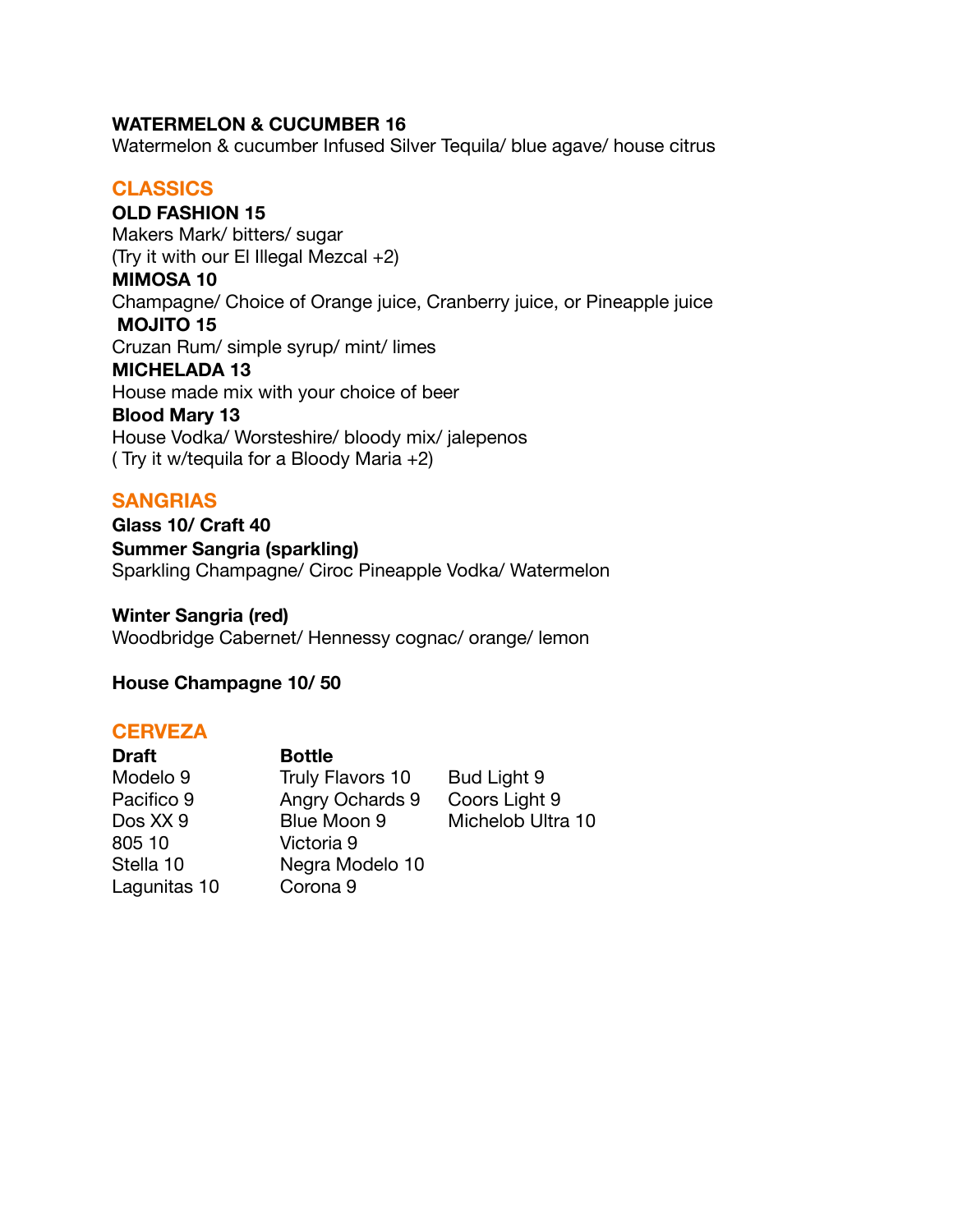#### **TEQUILA**

Avion Blanco 14 Avion Reposado 16 Avion Anejo 18 Avion 44 extra Anejo 29 Altos Silver 13 Altos Reposado15 Dahlia Cristalino 16 Cazadores Blanco 15 Cazadores Reposado 17 Patron Silver 15 Patron Reposado 16 Patron Anejo 18 Patron Rocka 45 Patron Piedra 85 Patron Burdoes 95 Don Julio Blanco 15 Don Julio Reposado 17 Don Julio Anejo 18 Don Julio 70 Anejo 30 Don Julio 1942 42 Espolon Silver 13 Espolon Reposado 15 Casamigos Blanco 15 Casamigos Reposado 18 Casamigos Anejo 20 Mandala Blanco 17 Mandala Reposado 20 Mandala Anejo 22 Mandala Xtra Anejo 65 Clase Azul Plata 45 Clase Azul Reposado 50 Clase Azul Anejo 95

#### **Tequila Flights**

(3) 1.5oz of Tequila served with Tajin/ Salt/ Season fruit w/ choice of Squirt or Jiamica chaser **Casamigos Flight-50| Don Julio Flight -65| Mandala Flight -80|**

#### **MEZCAL**

El Silencio 14 Casamigos 20 Illegal Joven 18 Del Maguey Vida 20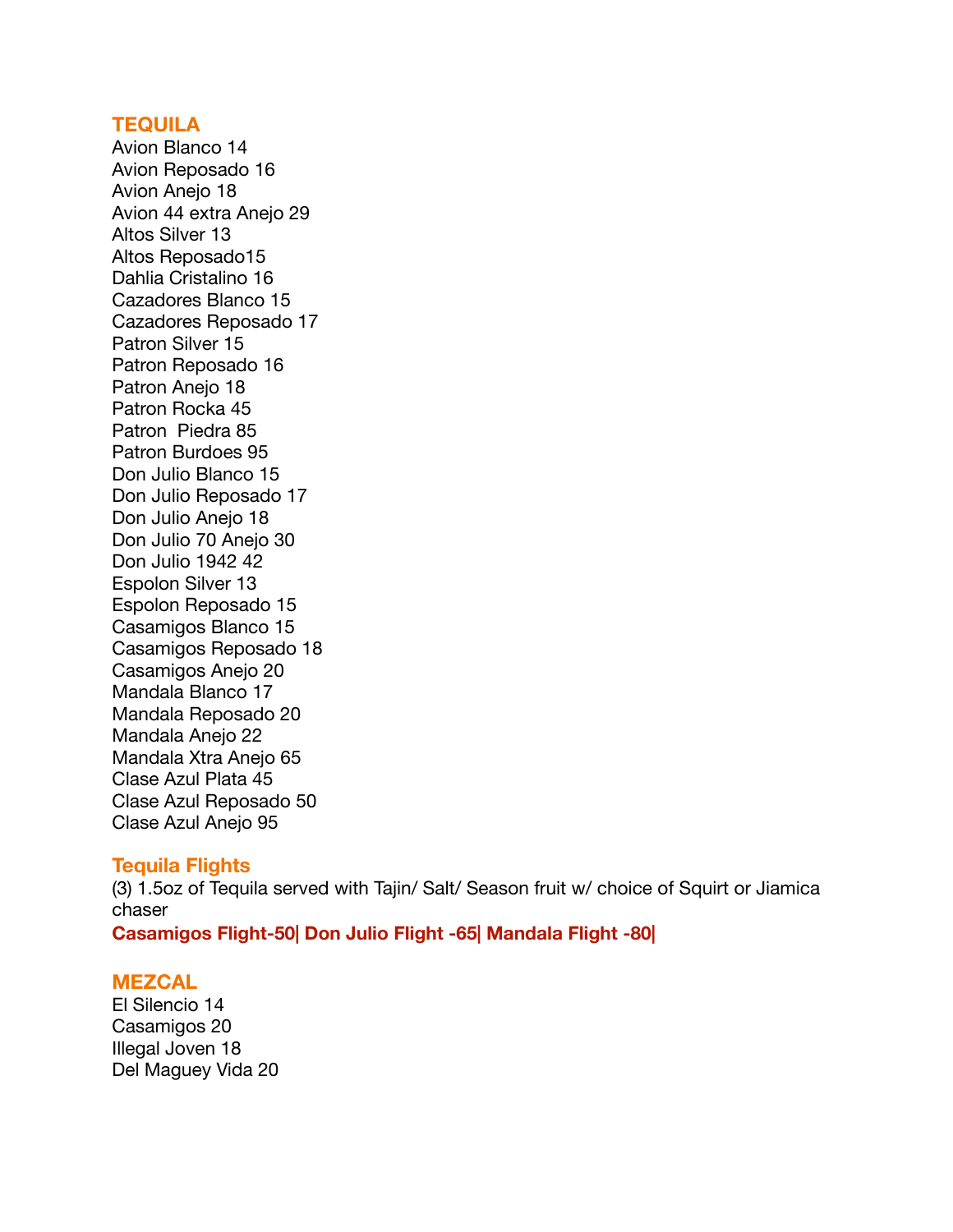## **WHISKY & COGNAC**

Martell 14 Glenlivet 14 Johnnie Walker black label 15 Buchanans 12yr 14 Buchanans 18yr 17 Jameson 14 Makers Mark 15 Crown Royal 13 Hennessy 16 Dusse 18

#### **REFRESHMENTS**

Soft Drinks: Sprite, Coke, Diet, Gingerale, Squirt 5 Mexican Coke 6 Jarritos & Flavors 6 Horchata 9 Jiamica 9

# **AGAVES WEEKEND BRUNCH MENU**

#### **SATURDAYS AND SUNDAYS FROM 11-3**

#### **WEEKEND MIMOSA BRUNCH \$25**

Bottomless mimosas are available for a 2hr limit (Must purchase an entree to receive bottomless)

#### **MEXICAN WAFFLES 16**

Mixed berries/ cajeta syrup/ mexican coffee liqueur whipped cream

#### **MEXICAN FRENCH TOAST 15**

6pc Toast/ cajeta tequila syrup/ strawberries/ whipped cream

#### **FRENCH TOAST COMBO 18**

6 pc Toast/ cajeta tequila syrup/ strawberries/ two eggs/ bacon

#### **HUEVOS AHOGADOS 18**

Corn tortillas/ eggs over easy/ green or red sauce/ queso fresco/ beans/ pico de Gallo/ breakfast potatoes/ avocado/ **ADD** chicken  $+5$  | beef  $+6$